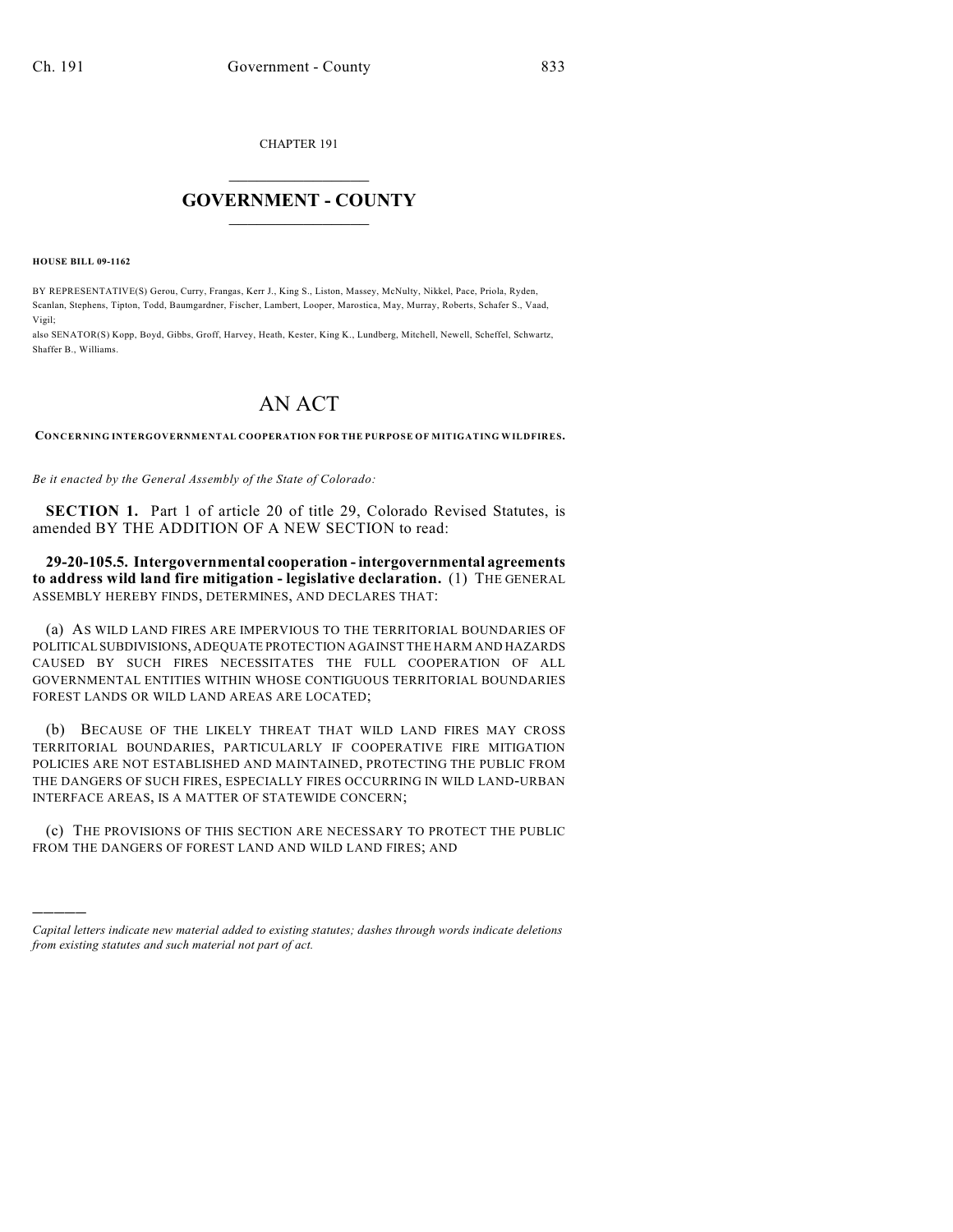834 Government - County Ch. 191

(d) THE PROVISIONS OF THIS SECTION ARE ENACTED FOR THE PURPOSE OF AUTHORIZING AND REQUIRING INTERGOVERNMENTAL COOPERATION BETWEEN A COUNTY AND ANY LOCAL GOVERNMENTS THAT OWN LAND AREAS LOCATED WITHIN THE COUNTY TO MITIGATE THE HARM CAUSED BY FOREST LAND OR WILD LAND FIRES AFFECTING SUCH CONTIGUOUS LAND AREAS IN THE INTEREST OF PROTECTING THE PUBLIC HEALTH AND SAFETY.

(2) AS USED IN THIS SECTION, UNLESS THE CONTEXT OTHERWISE REQUIRES:

(a) "FIRE DEPARTMENT" SHALL HAVE THE SAME MEANING AS SET FORTH IN SECTION 24-33.5-1202 (3.5), C.R.S., AND INCLUDES A FIRE DEPARTMENT THAT USES PAID FIREFIGHTERS, VOLUNTEER FIREFIGHTERS, OR BOTH. THE TERM INCLUDES, WITHOUT LIMITATION, A NOT-FOR-PROFIT NONGOVERNMENTAL ENTITY THAT IS ORGANIZED TO PROVIDE FIREFIGHTING SERVICES.

(b) "FOREST LAND" SHALL HAVE THE SAME MEANING AS SET FORTH IN SECTION 39-1-102 (4.3), C.R.S.

(c) "WILD LAND AREA" MEANS AN AREA IN WHICH DEVELOPMENT IS ESSENTIALLY NONEXISTENT, EXCEPT FOR ROADS, RAILROADS, POWER LINES, AND SIMILAR INFRASTRUCTURE, AND IN WHICH STRUCTURES, IF PRESENT, ARE WIDELY SCATTERED.

(d) "WILD LAND FIRE" MEANS AN UNPLANNED OR UNWANTED FIRE IN A WILD LAND AREA, INCLUDING AN UNAUTHORIZED HUMAN-CAUSED FIRE, AN OUT-OF-CONTROL PRESCRIBED FIRE, AND ANY OTHER FIRE IN A WILD LAND AREA WHERE THE OBJECTIVE IS TO EXTINGUISH THE FIRE.

(3) (a) ON OR BEFORE JULY 1, 2011, EACH LOCAL GOVERNMENT THAT OWNS ANY LAND AREA THAT IS LOCATED EITHER ENTIRELY OR PARTIALLY OUTSIDE ITS OWN TERRITORIAL BOUNDARIES AND INSIDE THE TERRITORIAL BOUNDARIES OF A COUNTY AND THAT CONTAINS AT LEAST FIFTY PERCENT FOREST LAND OR LAND THAT CONSTITUTES A WILD LAND AREA SHALL ENTER INTO AN INTERGOVERNMENTAL AGREEMENT WITH THE COUNTY FOR THE PURPOSE OF MITIGATING FOREST LAND OR WILD LAND FIRES AFFECTING THE CONTIGUOUS LAND AREAS OF THE LOCAL GOVERNMENT AND COUNTY. IN ASSOCIATION WITH THE GOVERNMENTAL PARTIES ENTERING INTO ANY INTERGOVERNMENTAL AGREEMENT, THE PARTIES TO SUCH AGREEMENT SHALL CONSULT WITH ANY UTILITY PROVIDERS THAT HAVE FACILITIES IN THE AREAS SUBJECT TO THE AGREEMENTS TO THE EXTENT THE PROVISIONS OF THE AGREEMENTS WILL AFFECT THE PROVIDERS.

(b) THE AGREEMENT REQUIRED BY PARAGRAPH (a) OF THIS SUBSECTION (3) SHALL ADDRESS, WITHOUT LIMITATION, THE FOLLOWING MATTERS:

(I) THE IDENTIFICATION OF ALL PARTIES TO THE AGREEMENT AND THEIR RESPECTIVE ROLES AND RESPONSIBILITIES WITH RESPECT TO THE MITIGATION OF FOREST LAND AND WILD LAND FIRES;

(II) THE PROCEDURES FOR COOPERATION AND COORDINATION AMONG THE PARTIES TO THE AGREEMENT;

(III) MANAGEMENT OBJECTIVES FOR FOREST LAND AND WILD LAND FIRE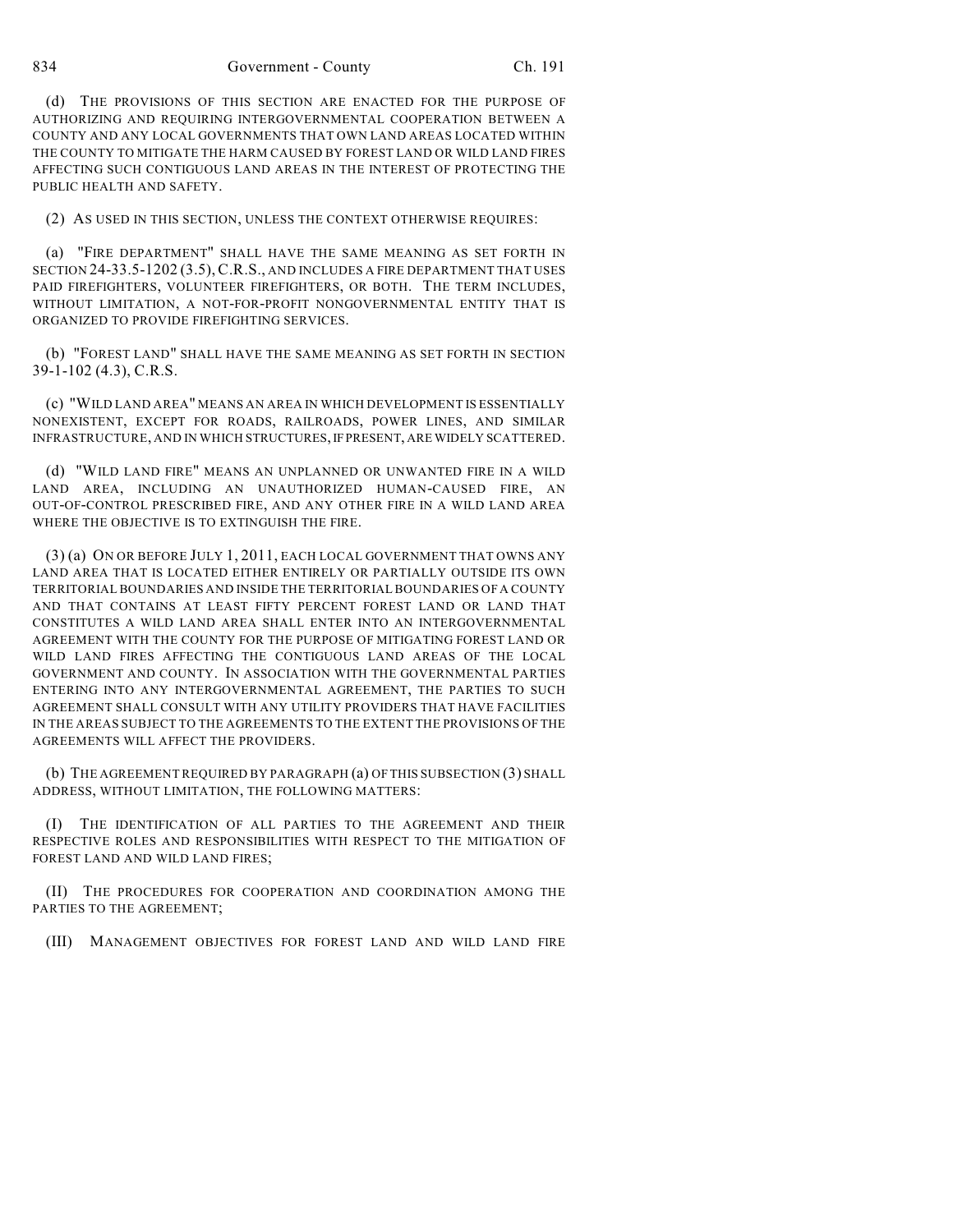PREVENTION, PREPAREDNESS, MITIGATION, SUPPRESSION, RECLAMATION, OR REHABILITATION AND THE DESIGNATION OF THE LOCAL GOVERNMENT WITH FISCAL AND OPERATIONAL AUTHORITY FOR EACH OBJECTIVE;

(IV) A DESCRIPTION OF AVAILABLE EMERGENCY OR MUTUAL AID RESOURCES IN THE EVENT OF FOREST LAND OR WILD LAND FIRES;

(V) THE SPECIFICATION OF REIMBURSEMENT AND BILLING PROCEDURES; AND

(VI) ACTION THAT MAY BE UNDERTAKEN BY ONE PARTY TO THE AGREEMENT IF ANOTHER PARTY TO THE AGREEMENT FAILS TO SATISFY ITS DUTIES OR RESPONSIBILITIES UNDER THE AGREEMENT.

(c) THE AGREEMENT REQUIRED PURSUANT TO PARAGRAPH (a) OF THIS SUBSECTION (3) SHALL BE EXECUTED BY ALL PARTIES TO THE AGREEMENT.

(4) NOTHING IN THIS SECTION SHALL REQUIRE ANY LOCAL GOVERNMENT TO ENTER INTO A NEW AGREEMENT IF THE LOCAL GOVERNMENT IS A PARTY TO AN AGREEMENT IN EXISTENCE AS OF THE EFFECTIVE DATE OF THIS SECTION, INCLUDING, WITHOUT LIMITATION, A MUTUAL AID AGREEMENT, THAT SATISFIES THE REQUIREMENTS OF THIS SECTION UNLESS THE TERMS OF ANY SUCH AGREEMENT, INCLUDING A MUTUAL AID AGREEMENT, FAIL TO ADDRESS THE RESPONSIBILITY AMONG LOCAL GOVERNMENTS FOR MITIGATING WILD LAND FIRES IN WILD LAND-URBAN INTERFACE AREAS.

 $(5)$  (a) IN ACCORDANCE WITH THE REQUIREMENTS OF SECTION  $33-10-108$   $(3)$  (a), C.R.S., AND PURSUANT TO A CONTRACT, INTERGOVERNMENTAL AGREEMENT, OR MEMORANDUM OF UNDERSTANDING, THE DIVISION OF PARKS AND OUTDOOR RECREATION CREATED IN SECTION 33-10-103 (1), C.R.S., MAY ALLOW FIRE MITIGATION PERSONNEL AND ACCOMPANYING EQUIPMENT AND MATERIAL UNDER THE CONTROL OR SUPERVISION OF A FIRE DEPARTMENT TO ENTER STATE PARKS, STATE RECREATION AREAS, AND NATURAL AREAS FOR THE PURPOSE OF MITIGATING FOREST LAND OR WILD LAND FIRES IN OR AROUND SUCH PARKS, RECREATION AREAS, AND NATURAL AREAS. PERMISSIBLE ACTIVITIES TO BE UNDERTAKEN BY A FIRE DEPARTMENT UNDER THIS PARAGRAPH (a) INCLUDE, WITHOUT LIMITATION, PRESCRIBED BURNING AS A COMPONENT OF WILDFIRE MITIGATION OR FOREST OR WILD LAND MANAGEMENT AND EXERCISES TO PROMOTE THE TRAINING OF FIREFIGHTING PERSONNEL.

(b) NOTHING IN PARAGRAPH (a) OF THIS SUBSECTION (5) SHALL BE CONSTRUED AS AFFECTING THE AUTHORITY OF ANY STATE AGENCY OTHER THAN THE DIVISION OF PARKS AND OUTDOOR RECREATION TO ENTER INTO A CONTRACT, INTERGOVERNMENTAL AGREEMENT, OR MEMORANDUM OF UNDERSTANDING FOR THE PURPOSE OF ALLOWING FIRE MITIGATION PERSONNEL AND ACCOMPANYING EQUIPMENT AND MATERIAL UNDER THE CONTROL OR SUPERVISION OF A FIRE DEPARTMENT TO ENTER LAND AREAS UNDER THE JURISDICTION OF THE STATE AGENCY TO UNDERTAKE THE PERMISSIBLE ACTIVITIES SPECIFIED IN PARAGRAPH (a) OF THIS SUBSECTION (5).

(c) FOR PURPOSES OF THIS SUBSECTION (5), "STATE AGENCY" SHALL HAVE THE SAME MEANING AS SET FORTH IN SECTION 24-18-102 (9), C.R.S.